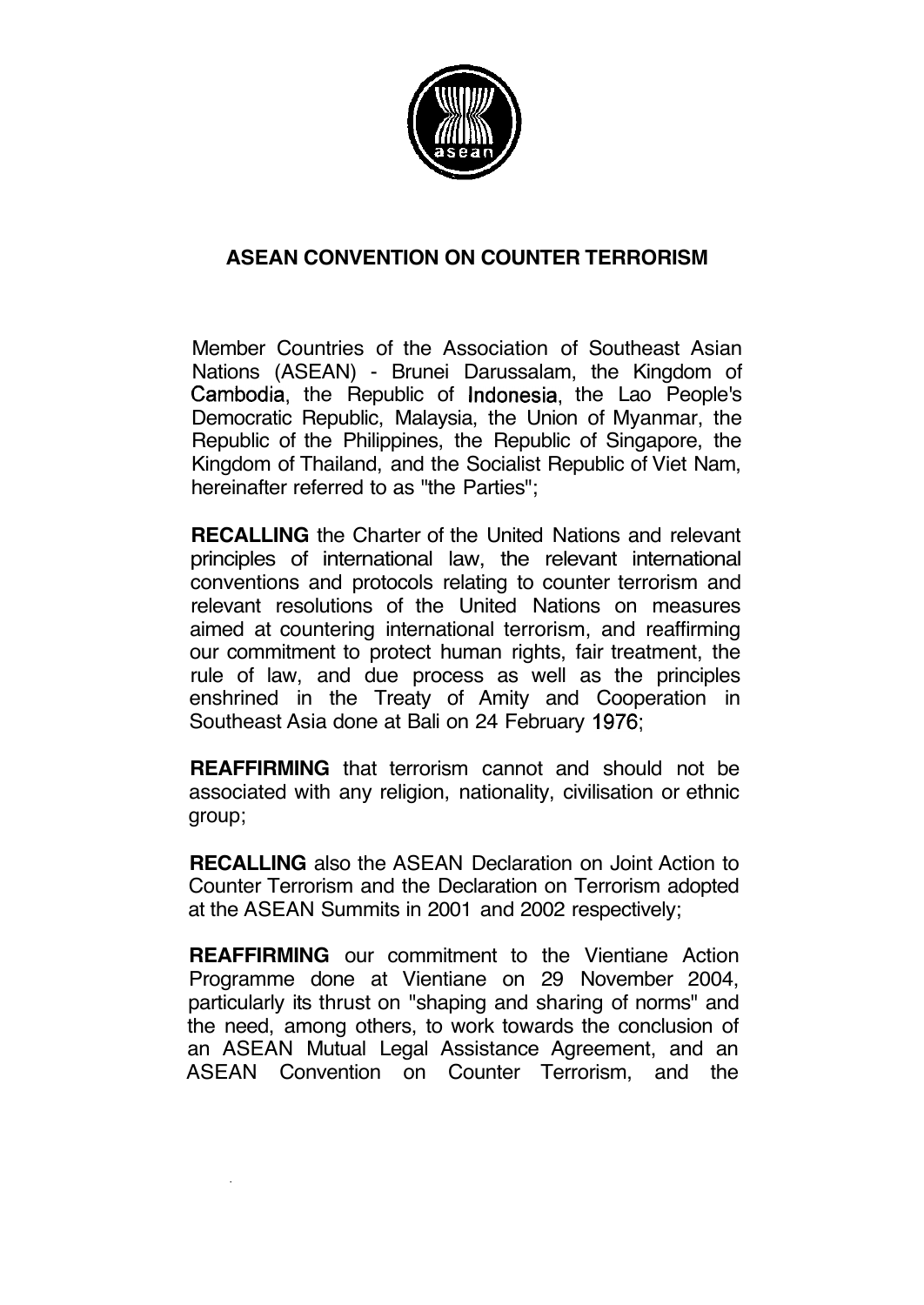establishment of an ASEAN Extradition Treaty as envisaged by the 1976 Declaration of ASEAN Concord;

**DEEPLY CONCERNED** over the grave danger posed by terrorism to innocent lives, infrastructure and the environment, regional and international peace and stability as well as to economic development;

**REALISING** the importance of identifying and effectively addressing the root causes of terrorism in the formulation of any counter terrorism measures;

**REITERATING** that terrorism, in all its forms and manifestations, committed wherever, whenever, and by whomsoever, is a profound threat to international peace and security and a direct challenge to the attainment of peace, progress and prosperity for ASEAN and the realisation of ASEAN Vision 2020;

**REAFFIRMING** our strong commitment to enhance cooperation in countering terrorism which covers the prevention and suppression of all forms of terrorist acts;

**REITERATING** the need to improve regional cooperation on counter terrorism and undertake effective measures through deepening cooperation among ASEAN law enforcement agencies and relevant authorities in countering terrorism;

**ENCOURAGING** the Parties to become parties as soon as possible to the relevant international conventions and protocols relating to counter terrorism;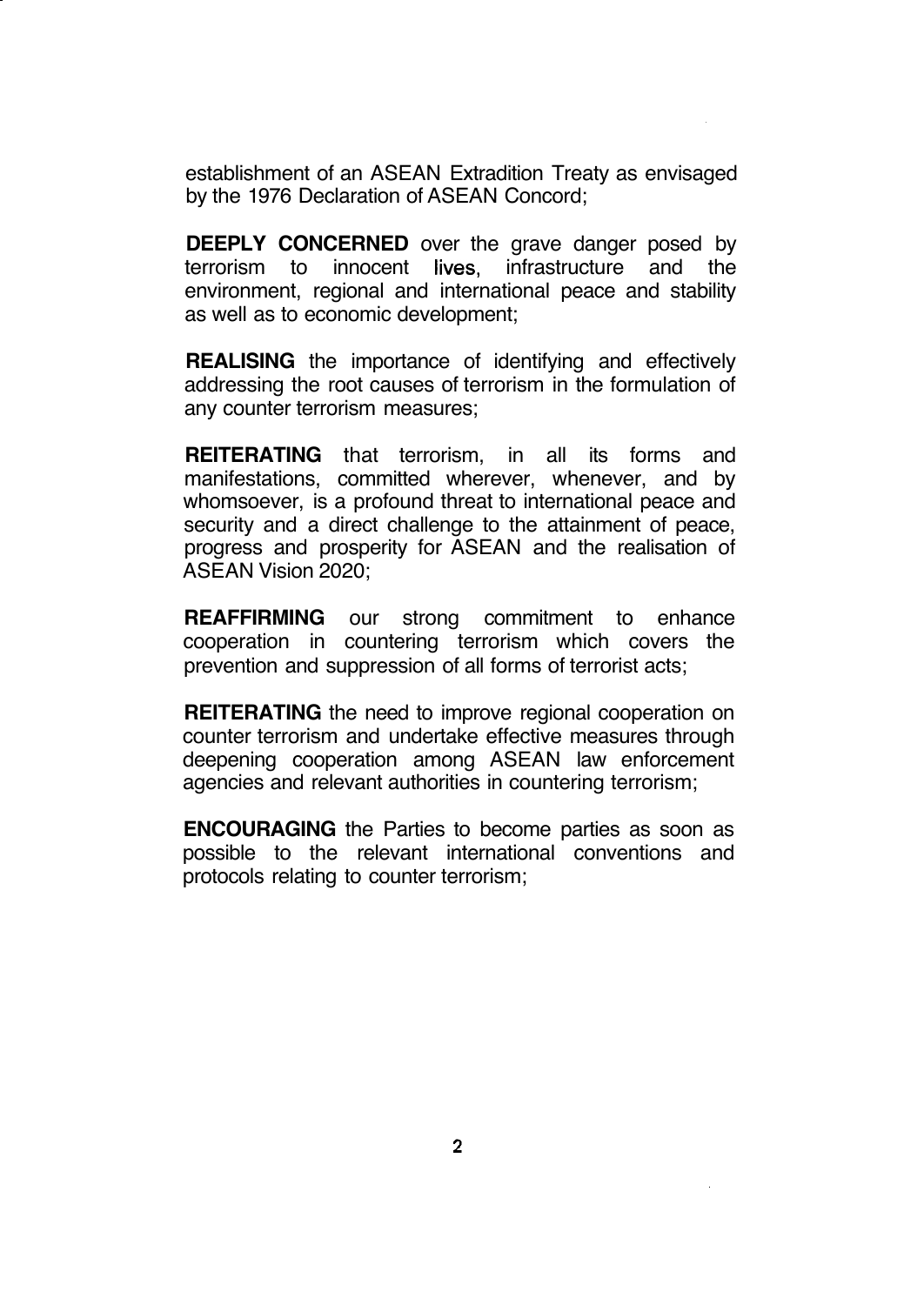Have agreed as follows:

#### **Article I**

#### **Objective**

This Convention shall provide for the framework for regional cooperation to counter, prevent and suppress terrorism in all its forms and manifestations and to deepen cooperation among law enforcement agencies and relevant authorities of the Parties in countering terrorism.

#### **Article II**

#### **Criminal Acts of Terrorism**

1. For the purposes of this Convention, "offence" means any of the offences within the scope of and as defined in any of the treaties listed as follows:

- a. Convention for the Suppression of Unlawful Seizure of Aircraft, signed at The Hague on 16 December 1970;
- b. Convention for the Suppression of Unlawful Acts Against the Safety of Civil Aviation, concluded at Montreal on 23 September 1971;
- c. Convention on the Prevention and Punishment of Crimes Against Internationally Protected Persons, Including Diplomatic Agents, adopted in New York on 14 December 1973;
- d. International Convention Against the Taking of Hostages, adopted in New York on 17 December 1979;
- e. Convention on the Physical Protection of Nuclear Material, adopted in Vienna on 26 October 1979;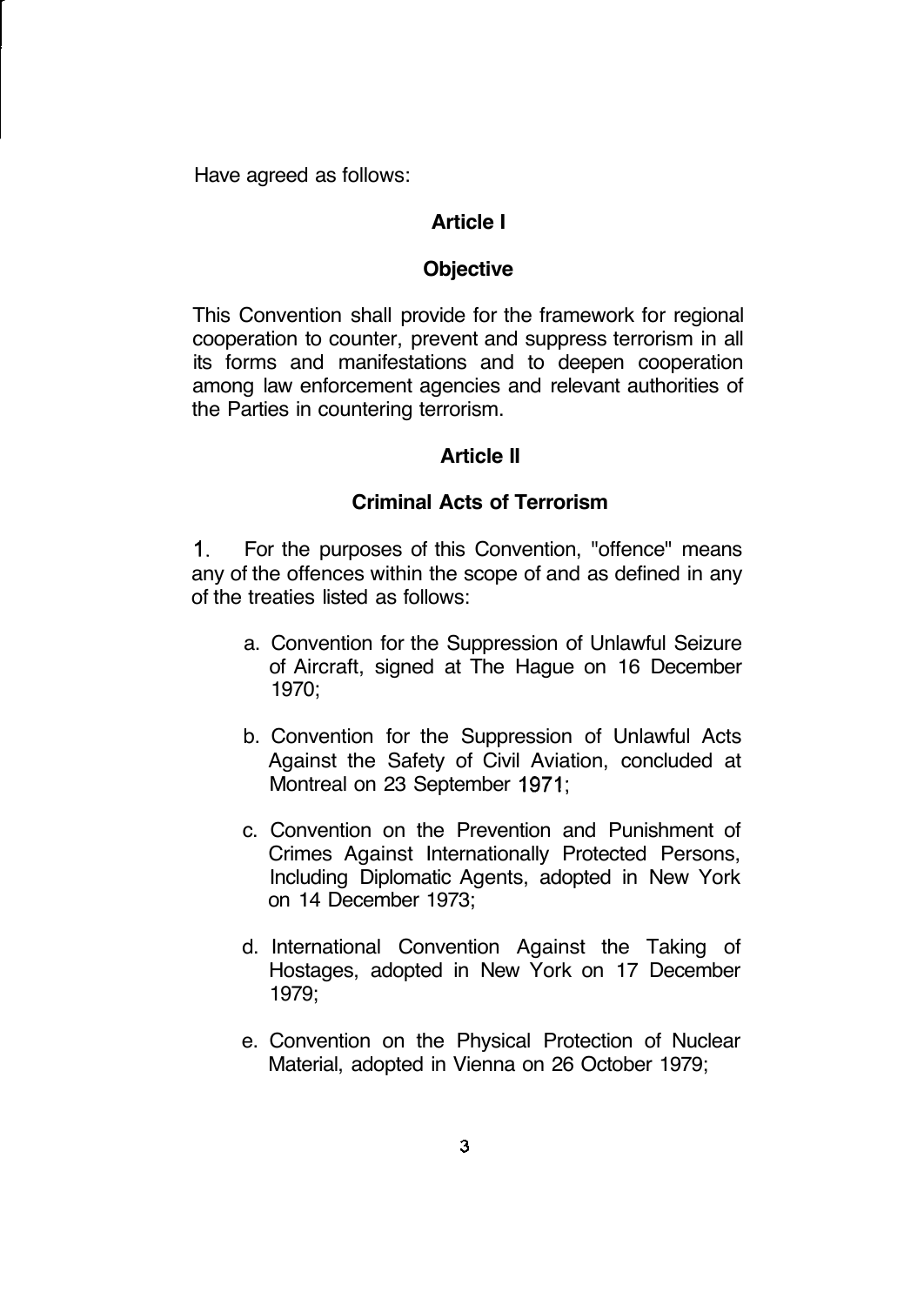- f. Protocol for the Suppression of Unlawful Acts of Violence at Airports Serving International Civil Aviation, supplementary to the Convention for the Suppression of Unlawful Acts Against the Safety of Civil Aviation, done at Montreal on 24 February 1988;
- g. Convention for the Suppression of Unlawful Acts Against the Safety of Maritime Navigation, done at Rome on 10 March 1988;
- h. Protocol for the Suppression of Unlawful Acts Against the Safety of Fixed Platforms Located on the Continental Shelf, done at Rome on 10 March 1988;
- i. International Convention for the Suppression of Terrorist Bombings, adopted in New York on 15 December 1997;
- j. International Convention for the Suppression of the Financing of Terrorism, adopted in New York on 9 December 1999;
- k. International Convention for the Suppression of Acts of Nuclear Terrorism, adopted in New York on 13 April 2005;
- I. Amendment to the Convention on the Physical Protection of Nuclear Material, done at Vienna on 8 July 2005;
- m. Protocol of 2005 to the Convention for the Suppression of Unlawful Acts Against the Safety of Maritime Navigation, done at London on 14 October 2005; and
- n. Protocol of 2005 to the Protocol for the Suppression of Unlawful Acts Against the Safety of Fixed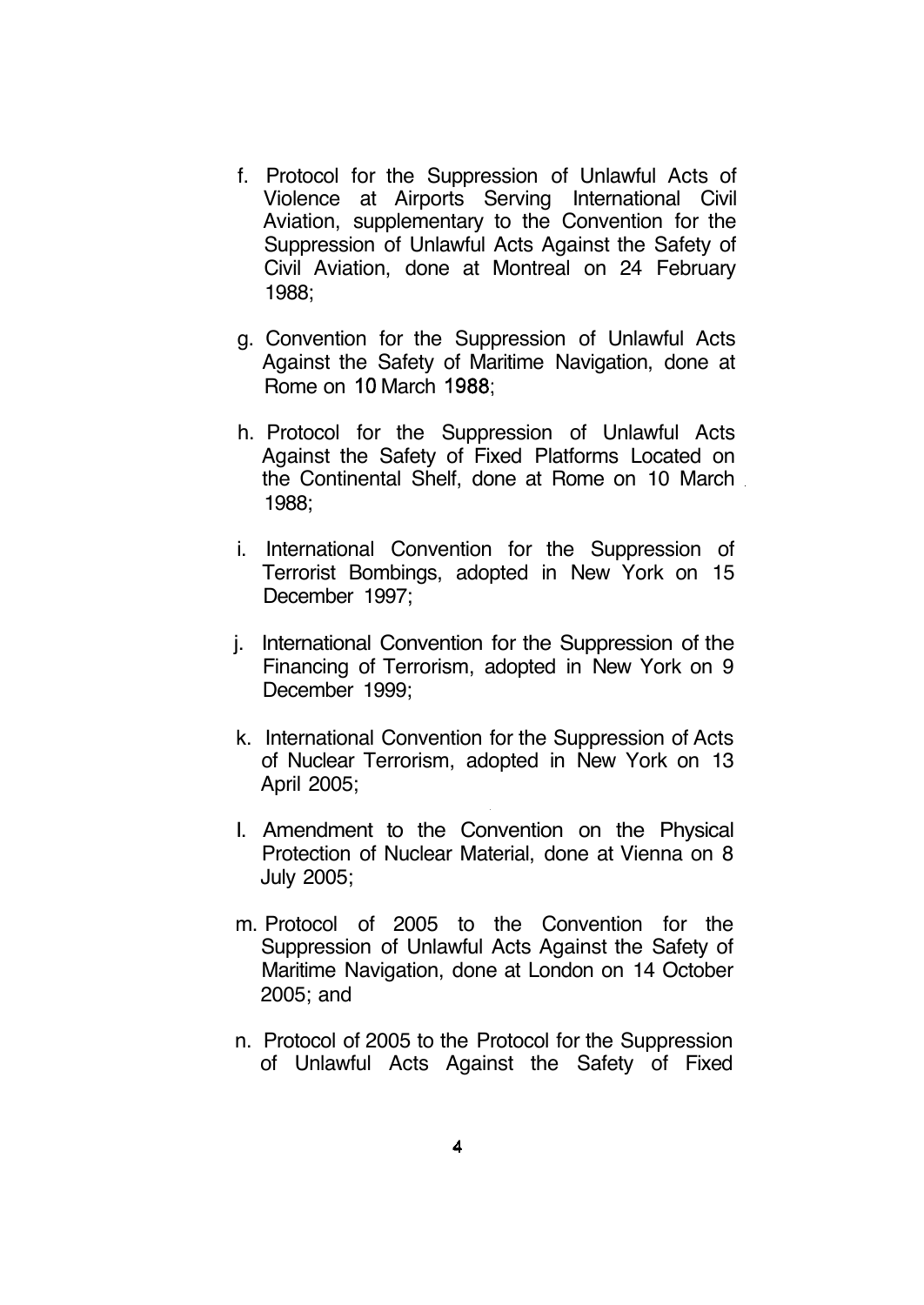Platforms Located on the Continental Shelf, done at London on 14 October 2005.

2. On depositing its instrument of ratification or approval, a Party which is not a Party to a treaty listed in paragraph 1 of this Article may declare that, in the application of this Convention to that Party, that treaty shall be deemed not to be included in paragraph 1 of this Article. This declaration shall cease to have an effect as soon as the treaty enters into force for the Party having made such a declaration, which shall notify the depositary as stated in paragraph 2 of Article XX of this entry into force.

3. When a Party ceases to be a party to a treaty listed in paragraph 1 of this Article, it may make a declaration as provided for in this Article, with respect to that treaty.

## **Article III**

## **Sovereign Equality, Territorial Integrity and Noninterference**

The Parties shall carry out their obligations under this Convention in a manner consistent with the principles of sovereign equality and territorial integrity of States and that of non-interference in the internal affairs of other Parties.

## **Article IV**

### **Preservation of Sovereignty**

Nothing in this Convention entitles a Party to undertake, in the territory of another Party, the exercise of jurisdiction or performance of functions which are exclusively reserved for the authorities of that other Party by its domestic laws.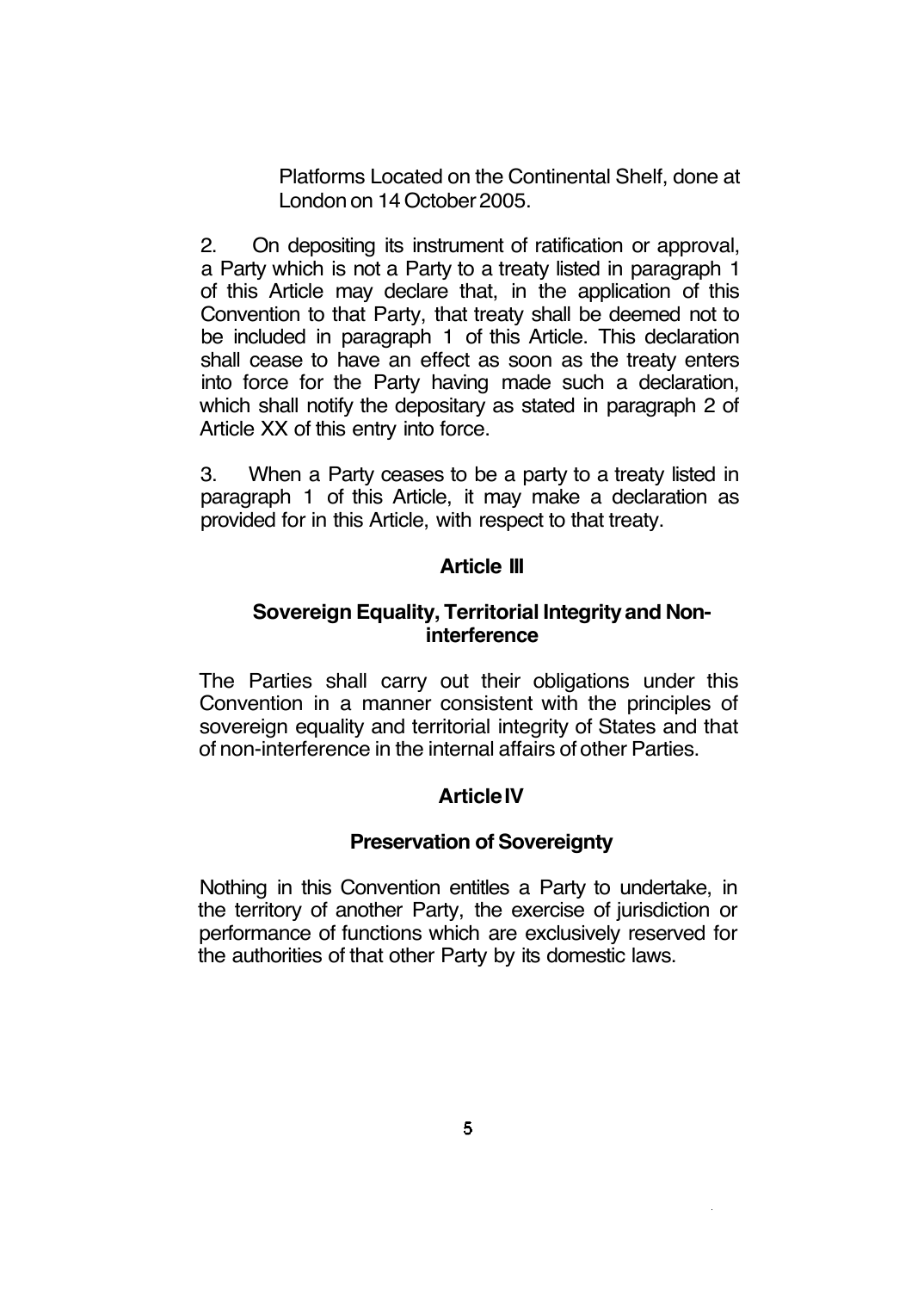## **Article V**

#### **Non-Application**

This Convention shall not apply where the offence is committed within a single Party, the alleged offender and the victims are nationals of that Party, the alleged offender is found in the territory of that Party and no other Party has a basis under this Convention to exercise jurisdiction.

### **Article VI**

#### **Areas of Cooperation**

1. The areas of cooperation under this Convention may, in conformity with the domestic laws of the respective Parties, include appropriate measures, among others, to:

- a. Take the necessary steps to prevent the commission of terrorist acts, including by the provision of early warning to the other Parties through the exchange of information;
- b. Prevent those who finance, plan, facilitate, or commit terrorist acts from using their respective territories for those purposes against the other Parties and/or the citizens of the other Parties;
- c. Prevent and suppress the financing of terrorist acts;
- d. Prevent the movement of terrorists or terrorist groups by effective border control and controls on issuance of identity papers and travel documents, and through measures for preventing counterfeiting, forgery or fraudulent use of identity papers and travel documents;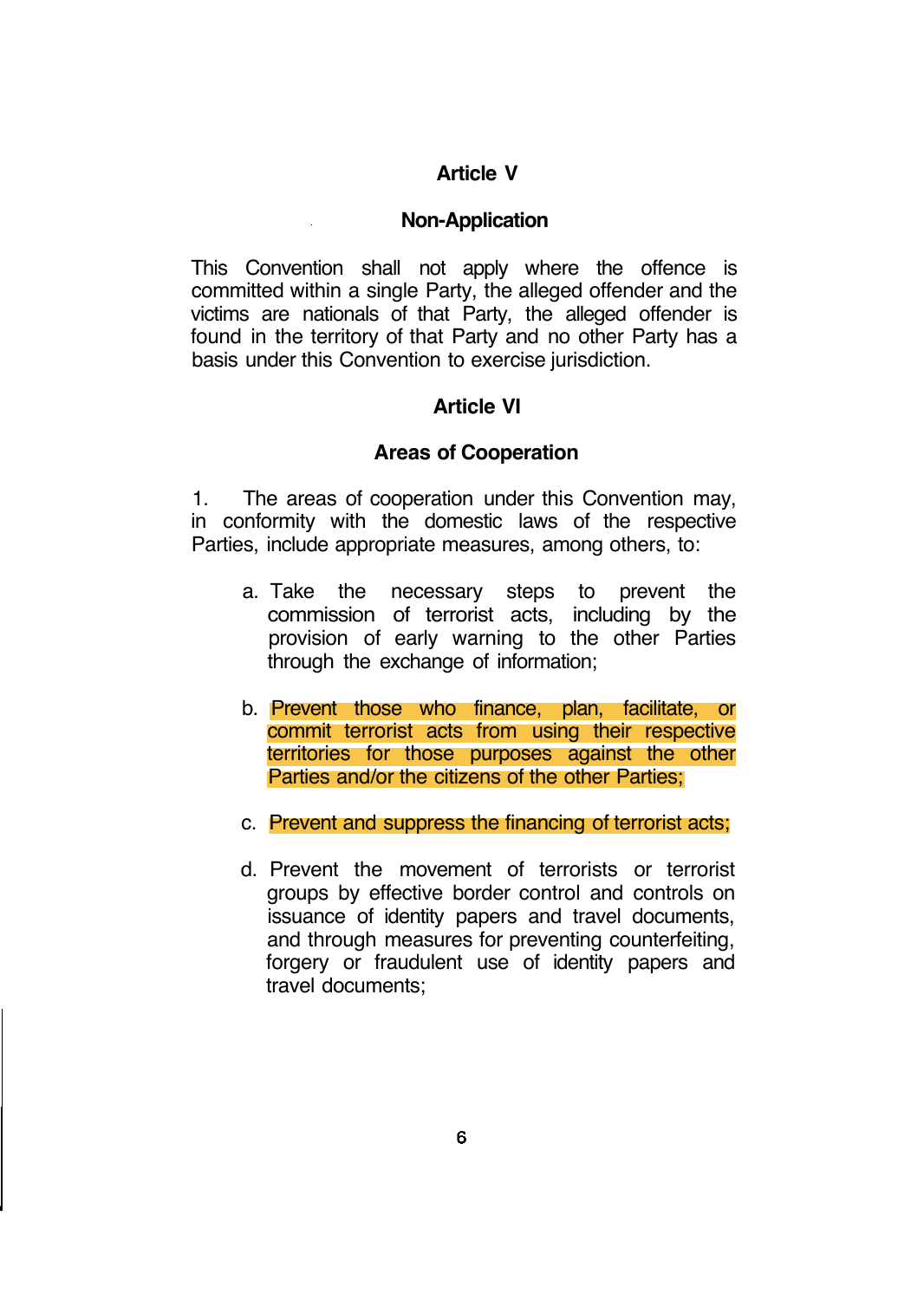- e. Promote capacity-building including trainings and technical cooperation and the holding of regional meetings;
- f. Promote public awareness and participation in efforts to counter terrorism, as well as enhance inter-faith and intra-faith dialogue and dialogue among civilisations;
- g. Enhance cross-border cooperation;
- h. Enhance intelligence exchange and sharing of information;
- i. Enhance existing cooperation towards developing regional databases under the purview of the relevant ASEAN bodies;
- j. Strengthen capability and readiness to deal with chemical, biological, radiological, nuclear (CBRN) terrorism, cyber terrorism and any new forms of terrorism;
- k. Undertake research and development on measures to counter terrorism;
- I. Encourage the use of video conference or teleconference facilities for court proceedings, where appropriate; and
- m. Ensure that any person who participates in the financing, planning, preparation or perpetration of terrorist acts or in supporting terrorist acts is brought to justice.

2. Subject to the consent of the Parties concerned, Parties shall cooperate to address the root causes of terrorism and conditions conducive to the spread of terrorism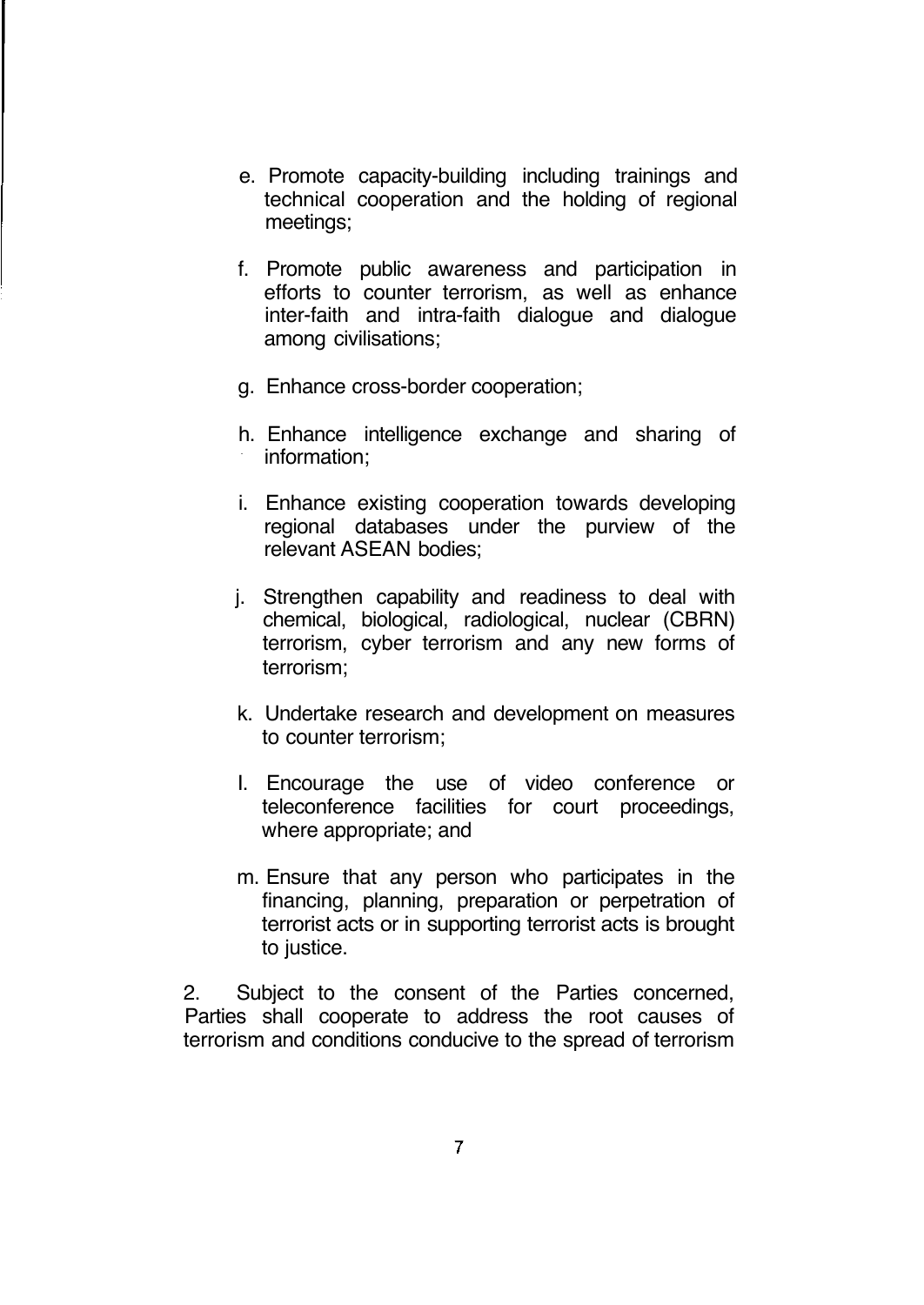to prevent the perpetration of terrorist acts and the propagation of terrorist cells.

#### **Article VII**

#### **State Jurisdiction**

1. A Party shall take such measures as may be necessary to establish its jurisdiction over the offences covered in Article II of this Convention when:

- a. The offence is committed in the territory of that Party; or
- b. The offence is committed on board a vessel flying the flag of that Party or an aircraft which is registered under the laws of that Party at the time the offence is committed; or
- c. The offence is committed by a national of that Party.

2. A Party may also establish its jurisdiction over any such offence when:

- a. The offence is committed against a national of that Party; or
- b. The offence is committed against a state or government facility of that Party abroad, including its embassy or other diplomatic or consular premises; or
- c. The offence is committed in an attempt to compel that Party to do or to abstain from doing any act; or
- d. The offence is committed by a stateless person with habitual residence in the territory of that Party.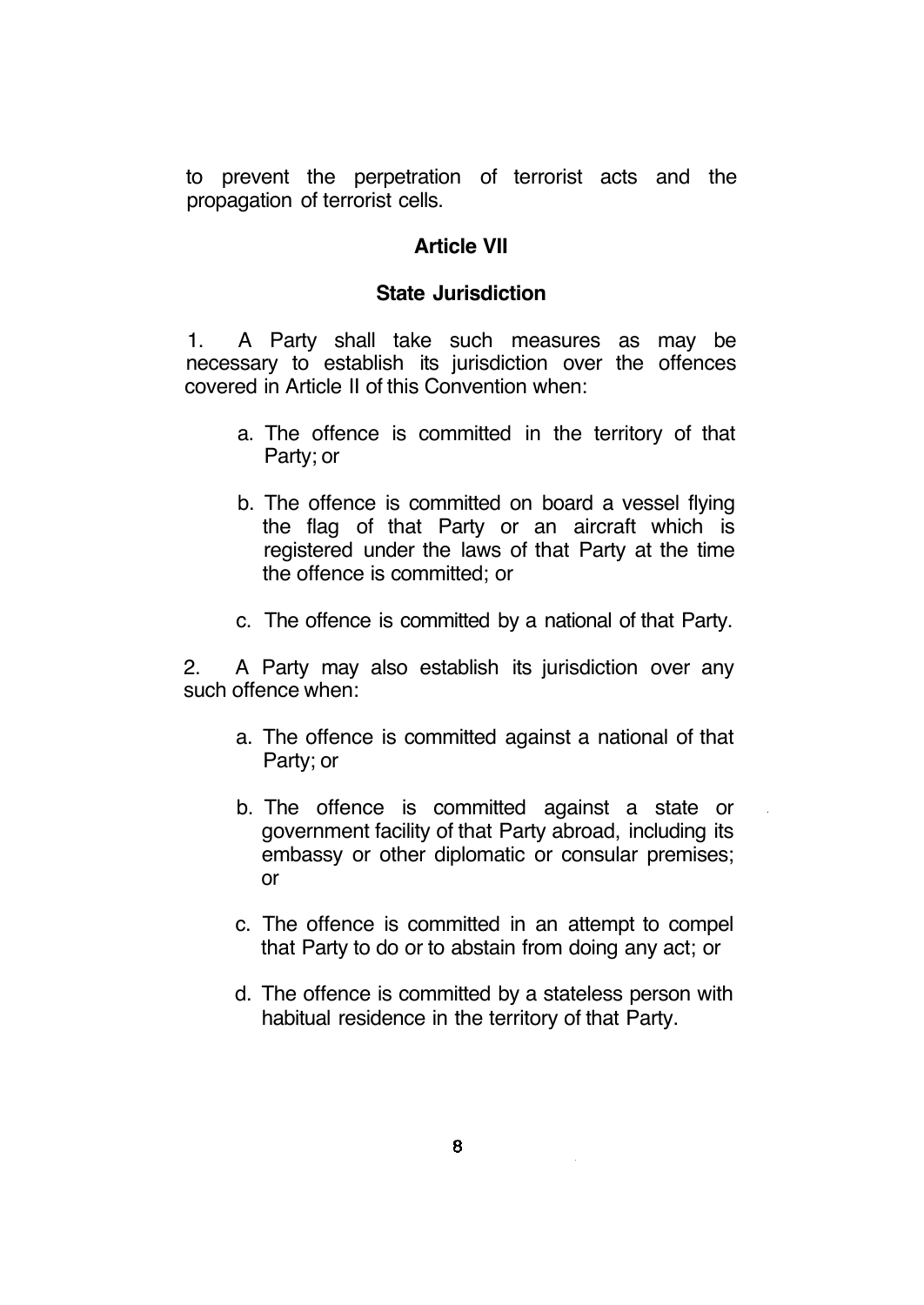3. A Party shall likewise establish its jurisdiction over the offences covered in Article II of this Convention in cases where the alleged offender is present in its territory and it does not extradite that person to any of the Parties that have established their jurisdiction in accordance with paragraph 1 or 2 of this Article.

4. This Convention does not exclude the exercise of any criminal jurisdiction established by a Party in accordance with its domestic laws.

### **Article VIII**

### **Fair Treatment**

1. Any person who is taken into custody or regarding whom any other measures are taken or proceedings are carried out pursuant to this Convention shall be guaranteed fair treatment, including enjoyment of all rights and guarantees in conformity with the laws of the Party in the territory of which that person is present and applicable provisions of international law, including international human rights law.

2. Upon receiving information that a person who has committed or who is alleged to have committed an offence covered in Article II of this Convention may be present in its territory, the Party concerned shall take such measures as may be necessary under its domestic laws to investigate the facts contained in the information.

3. Upon being satisfied that the circumstances so warrant, the Party in whose territory the offender or alleged offender is present shall take the appropriate measures under its domestic laws so as to ensure that person's presence for the purpose of prosecution or extradition.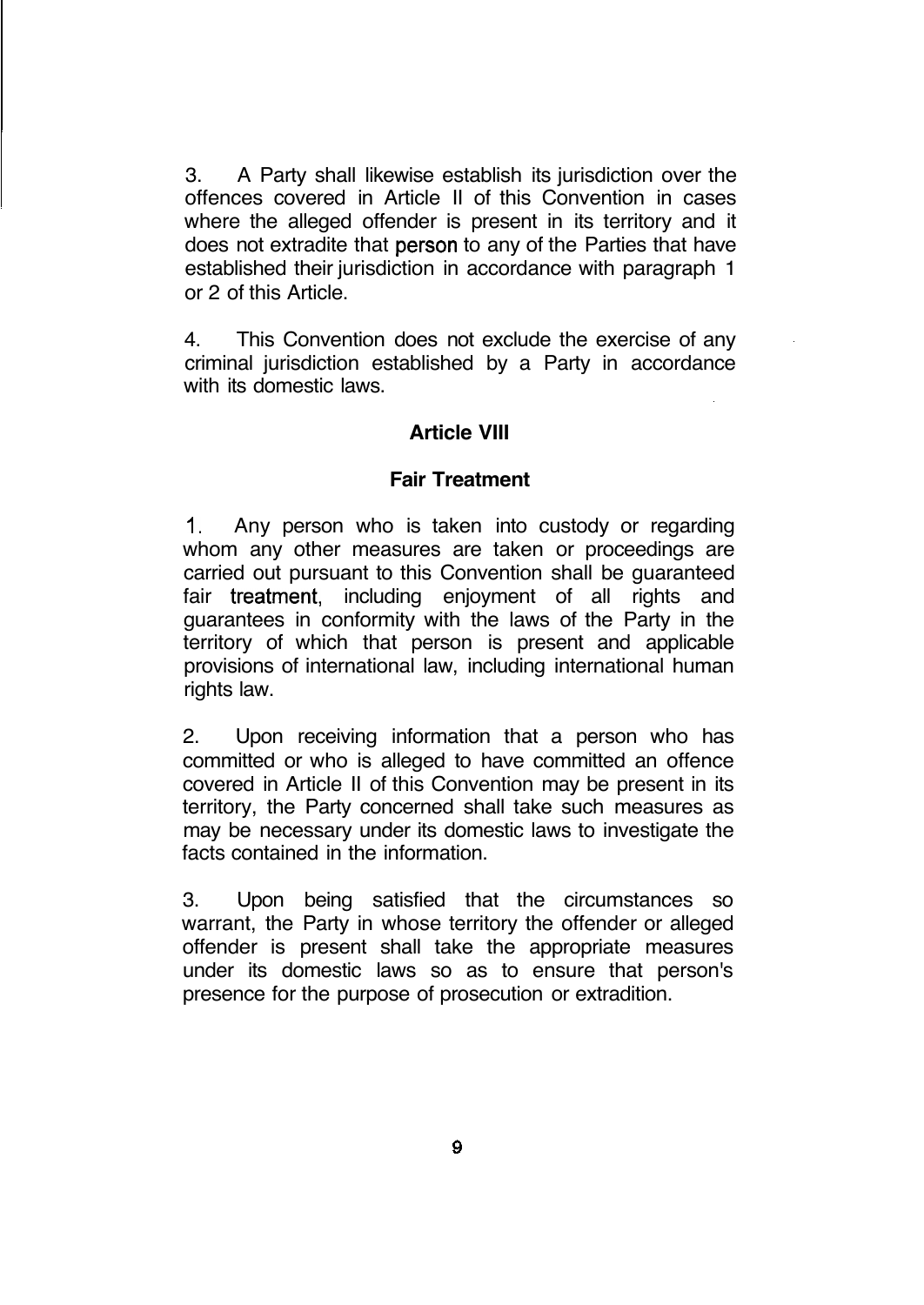4. Any person regarding whom measures referred to in paragraph 3 of this Article are being taken shall be entitled:

- a. To communicate without delay with the nearest appropriate representative of the State of which that person is a national or which is otherwise entitled to protect that person's rights;
- b. To be visited by a representative of that State; and
- c. To be informed of that person's rights under subparagraphs (a) and (b) of paragraph 4 of this Article.

5. The rights referred to in paragraph 4 of this Article shall be exercised in conformity with the laws and regulations of the Party in the territory of which the offender or alleged offender is present, subject to the provision that the said laws and regulations must enable full effect to be given to the purposes for which the rights accorded under paragraph 4 of this Article are intended.

6. When a Party, pursuant to the present Article, has taken a person into custody, it shall immediately notify, directly or through the Secretary-General of ASEAN, the Parties which have established jurisdiction in accordance with paragraph 1 or 2 of Article VII, and, if it considers it advisable, any other interested Parties, of the fact that such person is in custody and of the circumstances which warrant that person's detention. The Party which is carrying out the investigation referred to in paragraph 2 of this Article shall promptly inform the said Parties of its findings and shall indicate whether it intends to exercise jurisdiction over the said person.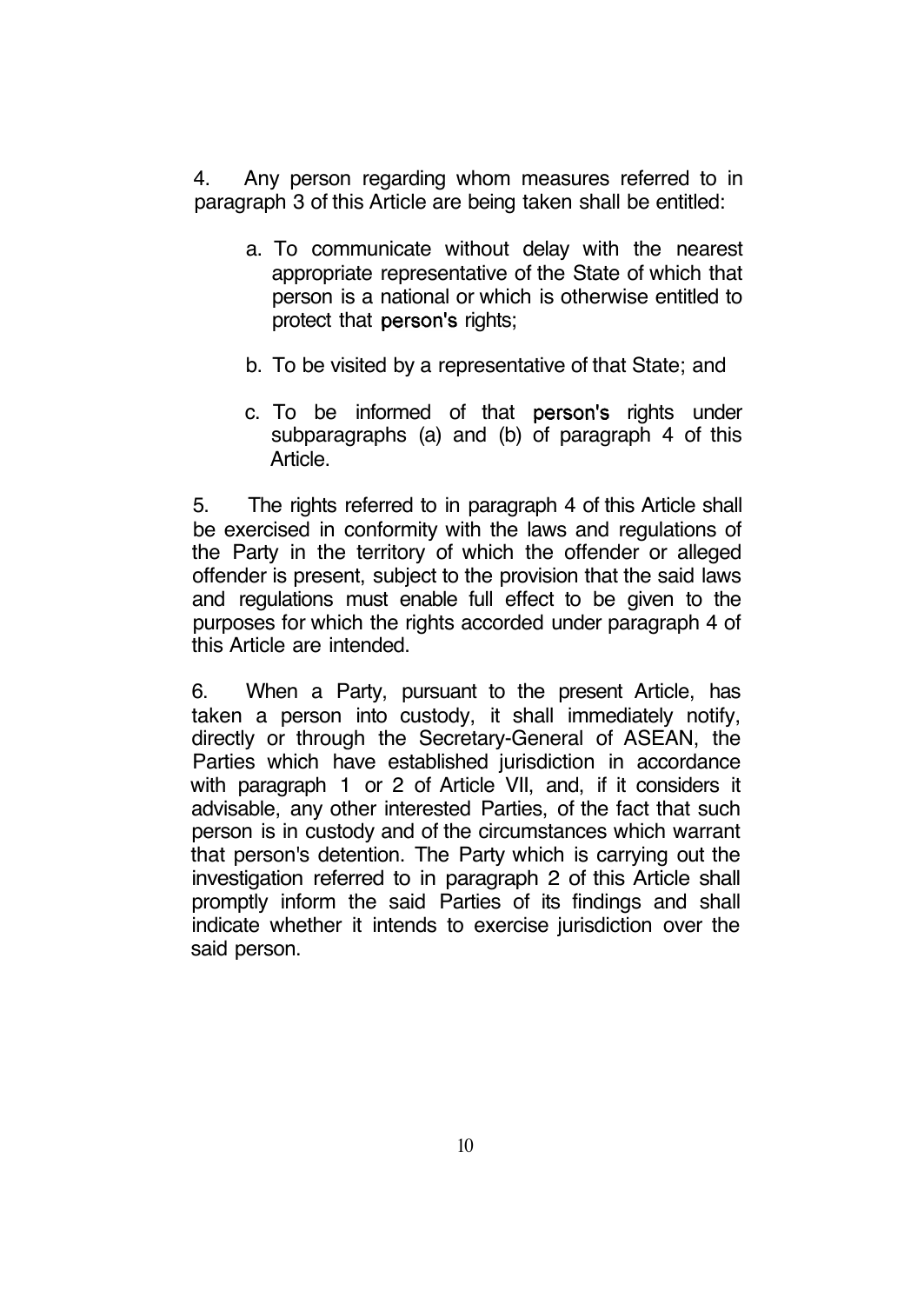# **Article IX**

## **General Provisions**

1. The Parties shall adopt such measures as may be necessary, including, where appropriate, national legislation, to ensure that offences covered in Article II of this Convention, especially when it is intended to intimidate a population, or to compel a government or an international organisation to do or to abstain from doing any act, are under no circumstances justifiable by considerations of a political, philosophical, ideological, racial, ethnic, religious or other similar nature.

2. Pursuant to Article VI of this Convention, the Parties shall, where possible, establish channels of communication between their competent agencies to facilitate the exchange of information to prevent the commission of offences covered in Article II of this Convention.

3. The Party where the alleged offender is prosecuted shall, upon the request of the other Parties claiming jurisdiction over the same, communicate the status of the case at any stage of the proceedings to those other Parties.

# **Article X**

# **Status of Refugees**

The Parties shall take appropriate measures, in conformity with the relevant provisions of their respective domestic laws and applicable international law, including international standards of human rights, before granting refugee status, where the Parties recognise and grant such status, for the purpose of ensuring that the asylum seeker has not planned, facilitated or participated in the commission of terrorist acts.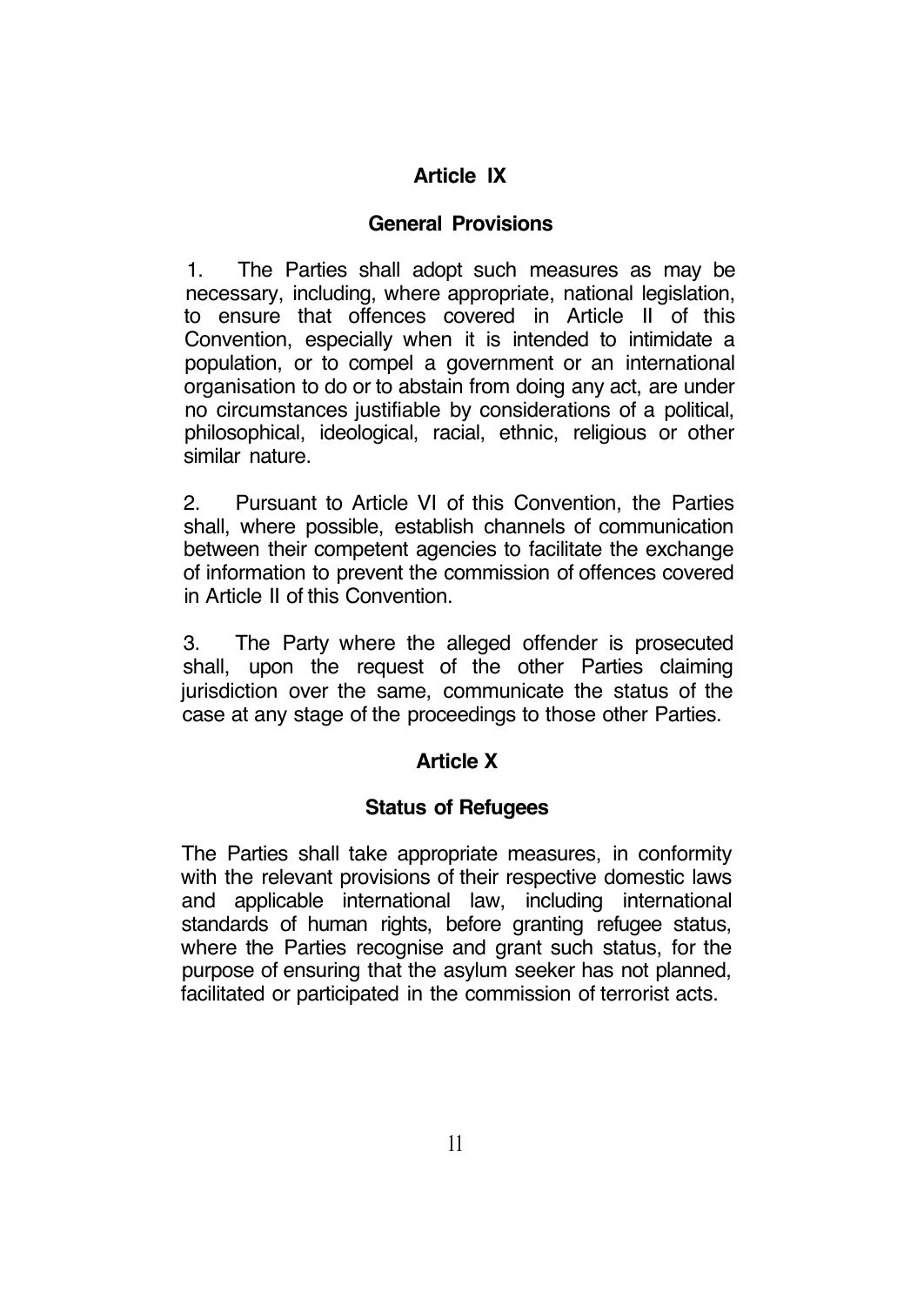# **Article XI**

# **Rehabilitative Programmes**

The Parties shall endeavour to promote the sharing of best practices on rehabilitative programmes including, where appropriate, social reintegration of persons involved in the commission of any of the offences covered in Article II of this Convention with the objective of preventing the perpetration of terrorist acts.

# **Article XII**

### **Mutual Legal Assistance in Criminal Matters**

1. The Parties shall, in conformity with their respective domestic laws, afford the widest measure of assistance in connection with investigations or criminal proceedings brought in respect of the offences covered in Article II of this Convention.

2. The Parties shall, where they are parties to the Treaty on Mutual Legal Assistance in Criminal Matters done in Kuala Lumpur on 29 November 2004, carry out their obligations under paragraph 1 of this Article in conformity with that Treaty.

## **Article XIII**

## **Extradition**

1. The Party in the territory of which the alleged offender is present shall, in cases to which Article VII of this Convention applies, if it does not extradite that person, be obliged, without exception whatsoever and whether or not the offence was committed in its territory, to submit the case without undue delay to its competent authorities for the purpose of prosecution, through proceedings in accordance with the domestic laws of that Party. Those authorities shall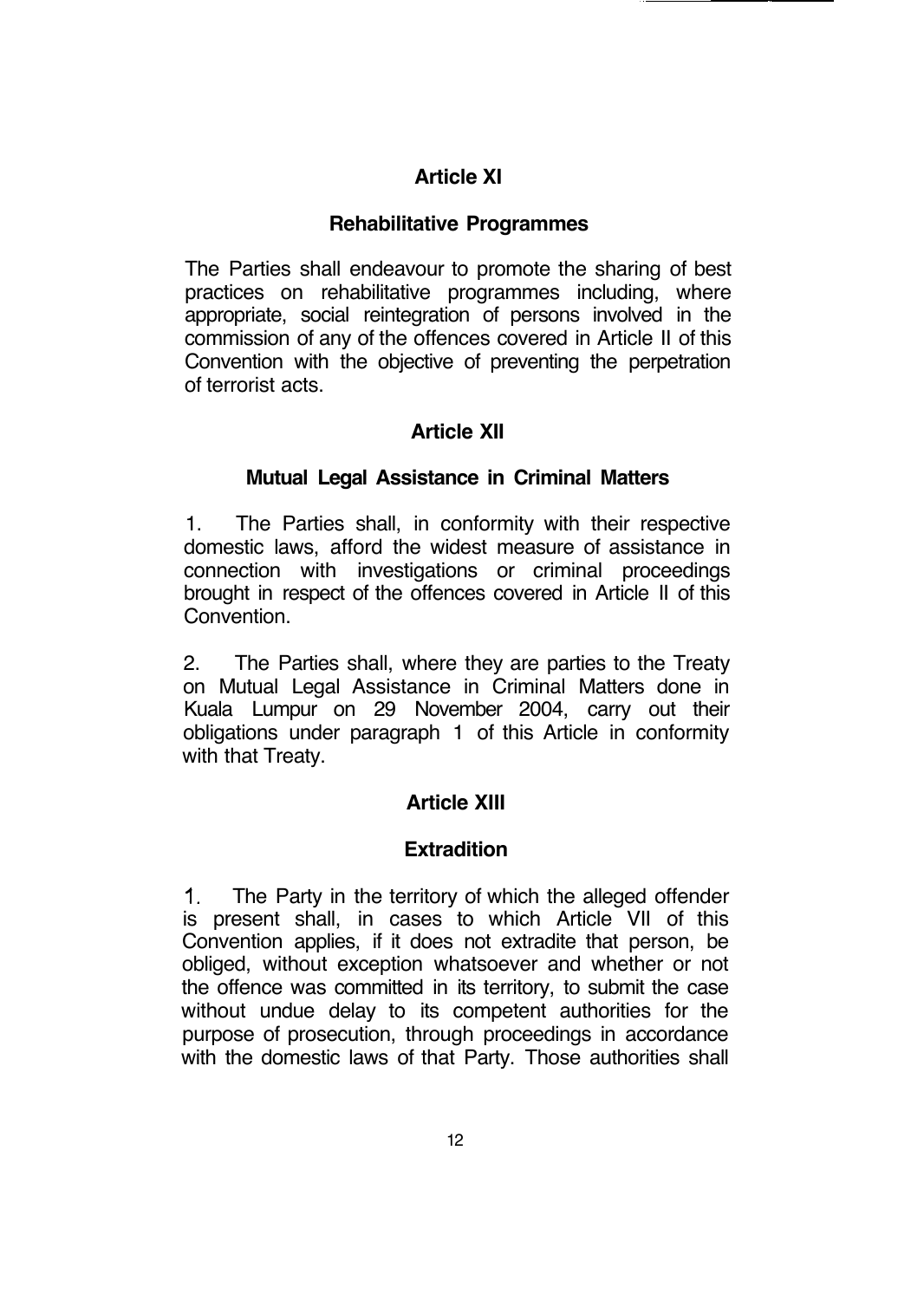take their decision in the same manner as in the case of any other offence of a grave nature under the domestic laws of that Party.

2. The offences covered in Article II of this Convention shall be deemed to be included as extraditable offences in any extradition treaty existing between any of the Parties before the entry into force of this Convention. The Parties undertake to include such offences as extraditable offences in every extradition treaty to be subsequently concluded between them.

3. When a Party which makes extradition conditional on the existence of a treaty receives a request for extradition from another Party with which it has no extradition treaty, the requested Party may, at its option, and in conformity with its domestic laws, consider this Convention as a legal basis for extradition in respect of the offences covered in Article II of this Convention.

#### **Article XIV**

#### **Political Offences Exception**

None of the offences covered in Article II of this Convention shall be regarded for the purposes of extradition under Article XIII of this Convention or mutual legal assistance in criminal matters under Article XII of this Convention as a political offence or as an offence connected with a political offence or as an offence inspired by political motives. Accordingly, a request for extradition or for mutual legal assistance in criminal matters based on such an offence may not be refused on the sole ground that it concerns a political offence or an offence connected with a political offence or an offence inspired by political motives.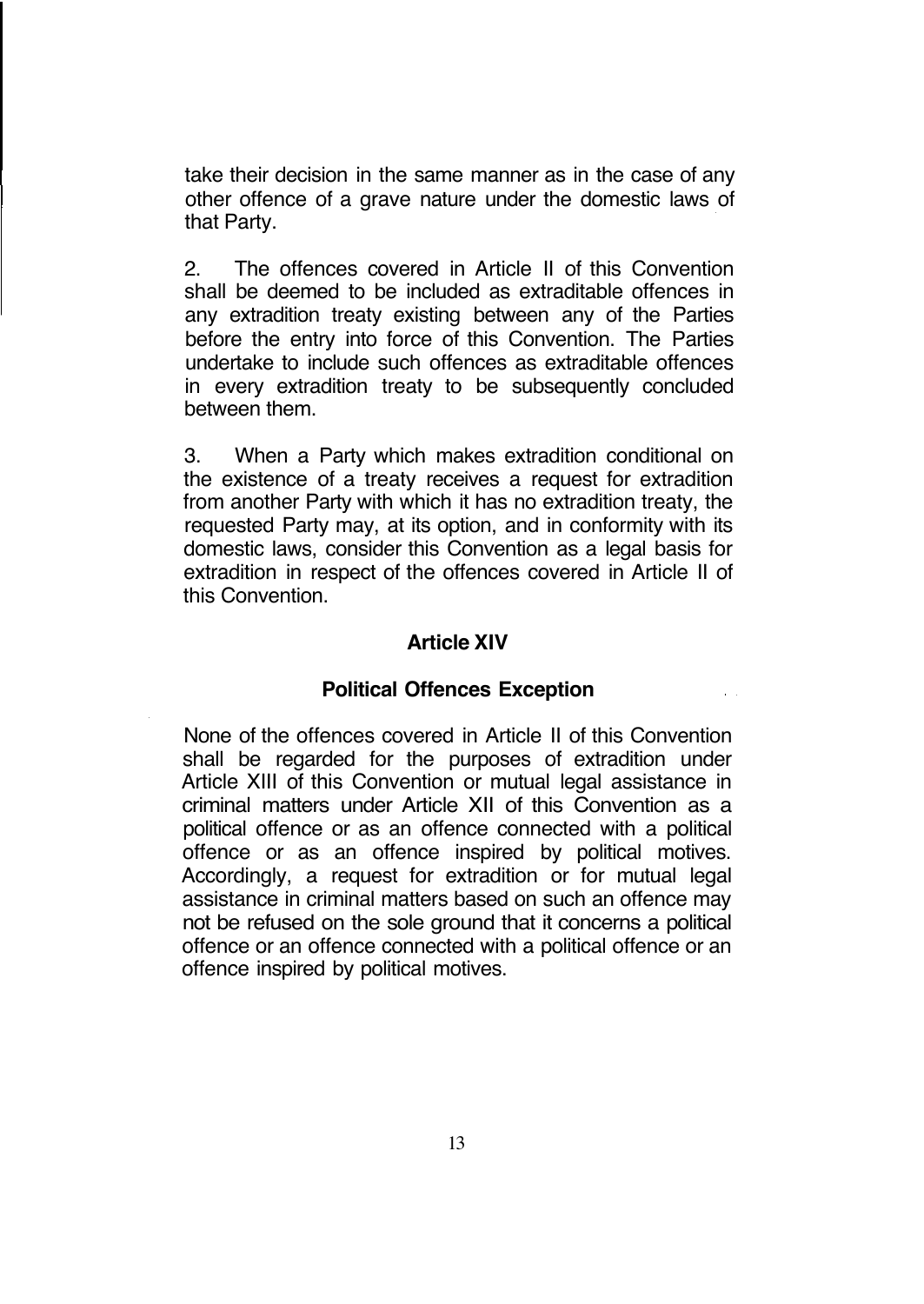# **Article XV**

### **Designation of Central Authorities or Coordinating Structures**

Each Party shall designate, as appropriate, a central authority or coordinating structure to enhance cooperation under this Convention.

# **Article XVI**

### **Implementation, Monitoring and Review**

The relevant ASEAN sectoral bodies involved in ASEAN cooperation on countering terrorism shall be responsible for monitoring and reviewing the implementation of this Convention.

# **Article XVII**

## **Confidentiality**

1. Each Party shall preserve the confidentiality and secrecy of documents, records and other information received from any other Party, including the source thereof.

2. No document, record or other information obtained pursuant to this Convention shall be disclosed to or shared with any other Party, State or person except with the prior written consent of the Party which provided such document, record or information.

## **Article XVIII**

### **Relationship with Other International Instruments**

This Convention shall not derogate from obligations subsisting between the Parties pursuant to other international agreements nor, where the Parties agree, shall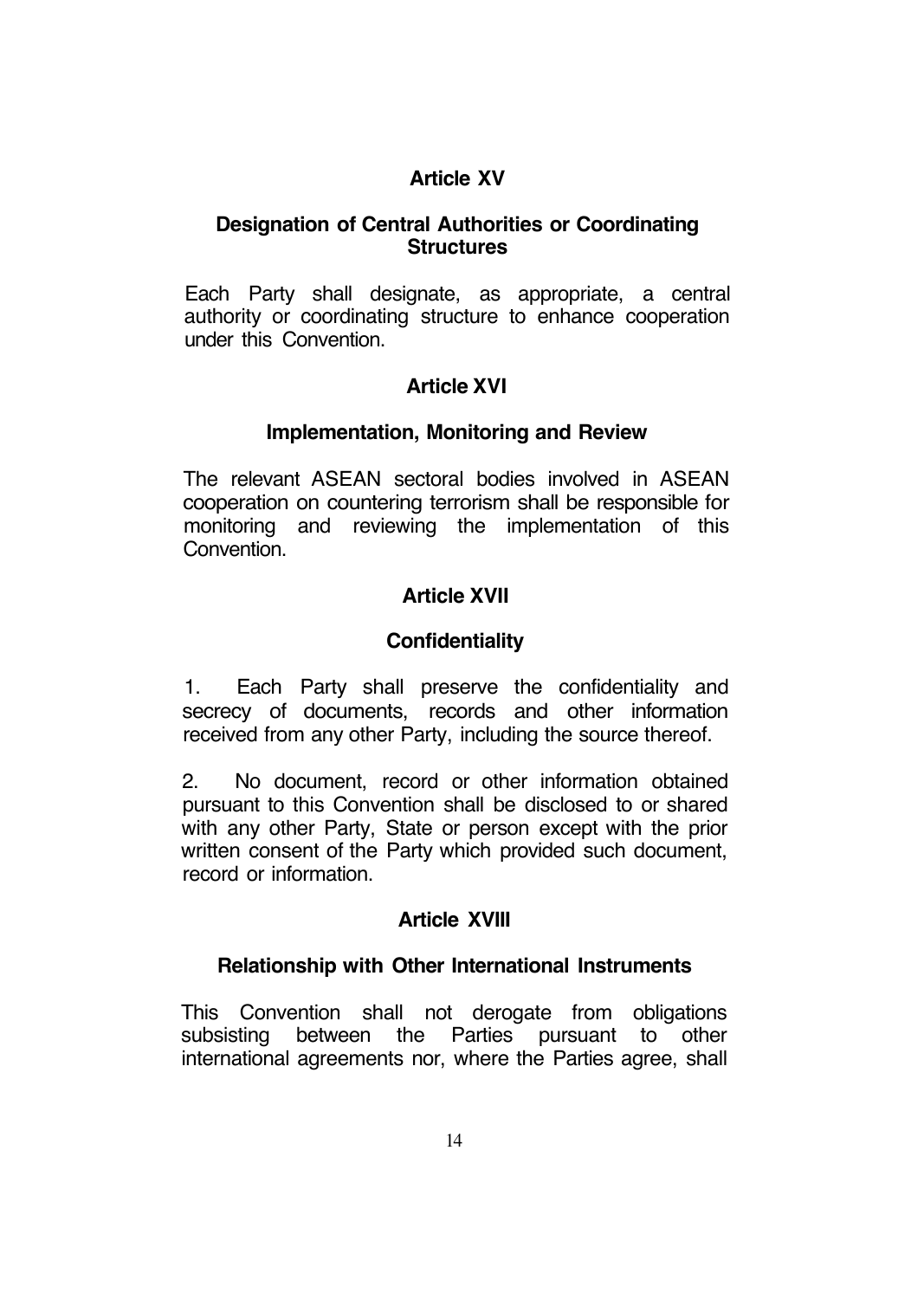it prevent the Parties from providing assistance to each other pursuant to other international agreements or the provisions of their respective domestic laws.

## **Article XIX**

## **Settlement of Disputes**

Any difference or dispute between the Parties arising from the interpretation or application of the provisions of this Convention shall be settled amicably through consultation and negotiation between the Parties through diplomatic channels or any other peaceful means for the settlement of disputes as agreed upon between the Parties.

## **Article XX**

### **Ratification, Approval and Depositary**

1. This Convention shall be subject to ratification or approval in accordance with the internal procedures of the Parties.

2. The instruments of ratification or approval shall be deposited with the Secretary-General of ASEAN who shall promptly inform the other Parties of such deposit.

## **Article XXI**

### **Entry into Force and Amendment**

1. This Convention shall enter into force on the  $30<sup>th</sup>$ (thirtieth) day following the date of the deposit of the  $6<sup>th</sup>$ (sixth) instrument of ratification or approval with the Secretary-General of ASEAN in respect of those Parties that have submitted their instruments of ratification or approval.

2. For any Party ratifying or approving this Convention after the deposit of the  $6<sup>+</sup>$  (sixth) instrument of ratification or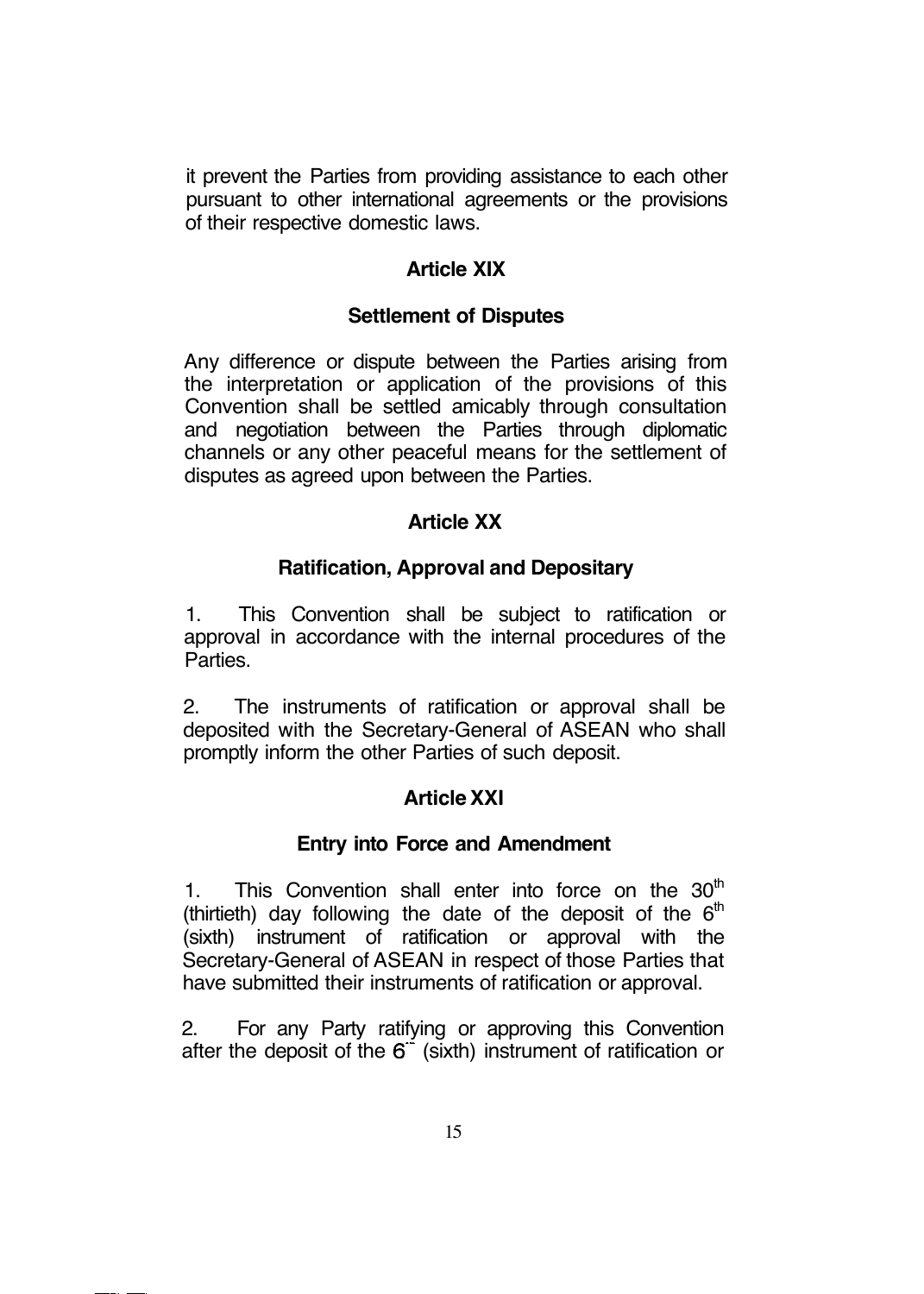approval, but before the day the Convention enters into force, the Convention shall also apply to that Party on the date the Convention enters into force.

3. In respect of a Party ratifying or approving this Convention subsequent to its entry into force pursuant to paragraph 1, it shall enter into force for that Party on the date its instrument of ratification or approval is deposited.

4. This Convention may be modified or amended at any time by mutual written consent of the Parties. Such modification or amendment shall enter into force on such date as shall be mutually agreed upon by Parties and shall form part of this Convention.

5. Any modification or amendment shall not affect the rights and obligations of the Parties arising from or based on the provisions of this Convention before the entry into force of such modification or amendment.

### **Article XXII**

### **Withdrawal**

1. Any Party may withdraw from this Convention at any time after the date of the entry into force of this Convention for that Party.

2. The withdrawal shall be notified by an instrument of withdrawal to the Secretary-General of ASEAN.

3. The withdrawal shall take effect 180 (one hundred and eighty) days after the receipt of the instrument of withdrawal by the Secretary-General of ASEAN.

4. The Secretary-General of ASEAN shall promptly notify all the other Parties of any withdrawal.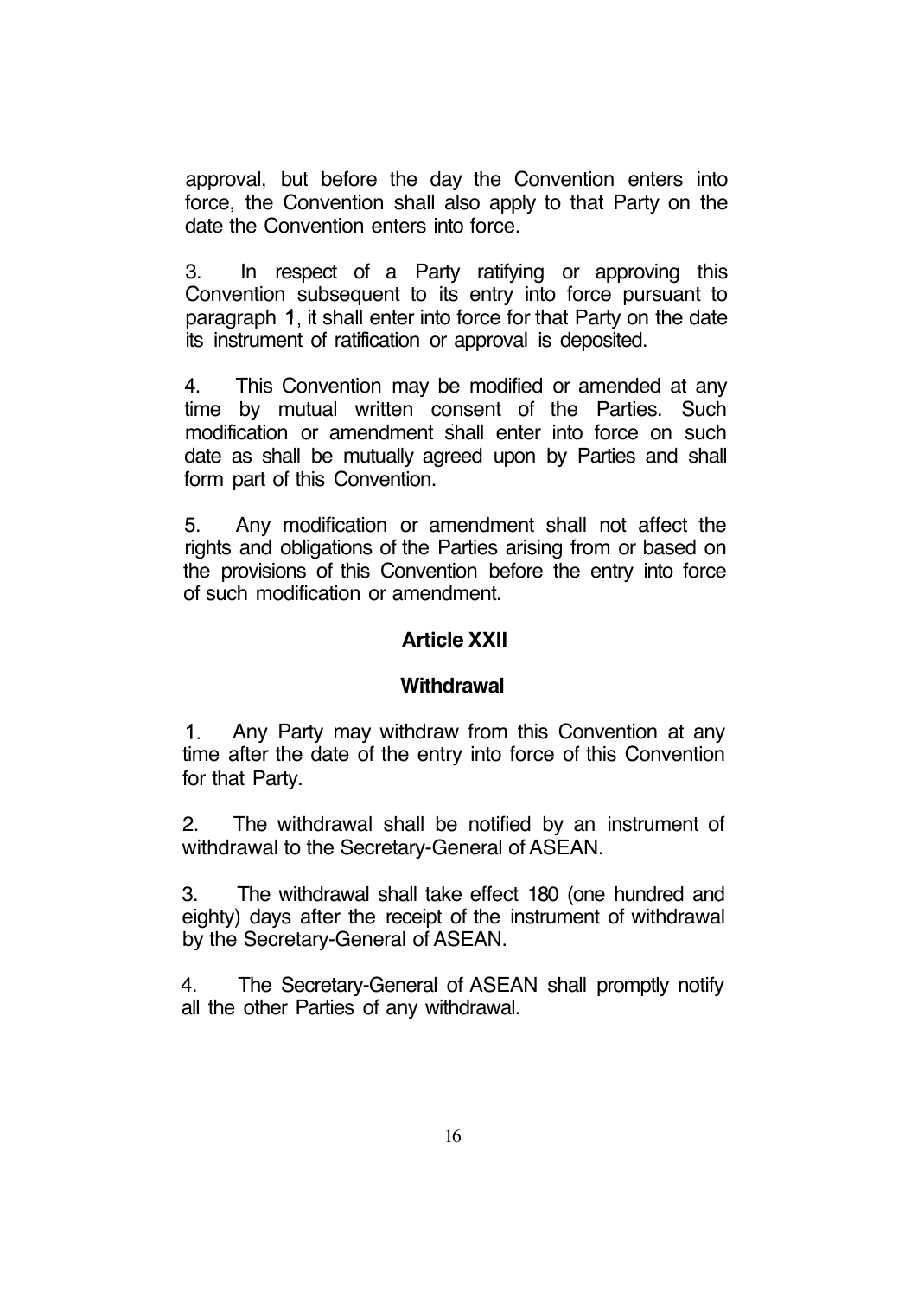## **Article XXIII**

### **Registration**

This Convention shall be registered by the Secretary-General of ASEAN to the United Nations Secretariat pursuant to Article 102 of the Charter of the United Nations.

DONE at Cebu, Philippines, this Thirteenth Day of January in the Year Two Thousand and Seven, in a single original copy in the English language.

For Brunei Darussalam:

いに

**HAJI HASSANAL BOLKIAH** Sultan of Brunei Darussalam

For the Kingdom of Cambodia:

**SAMDECH HUN SEN** Prime Minister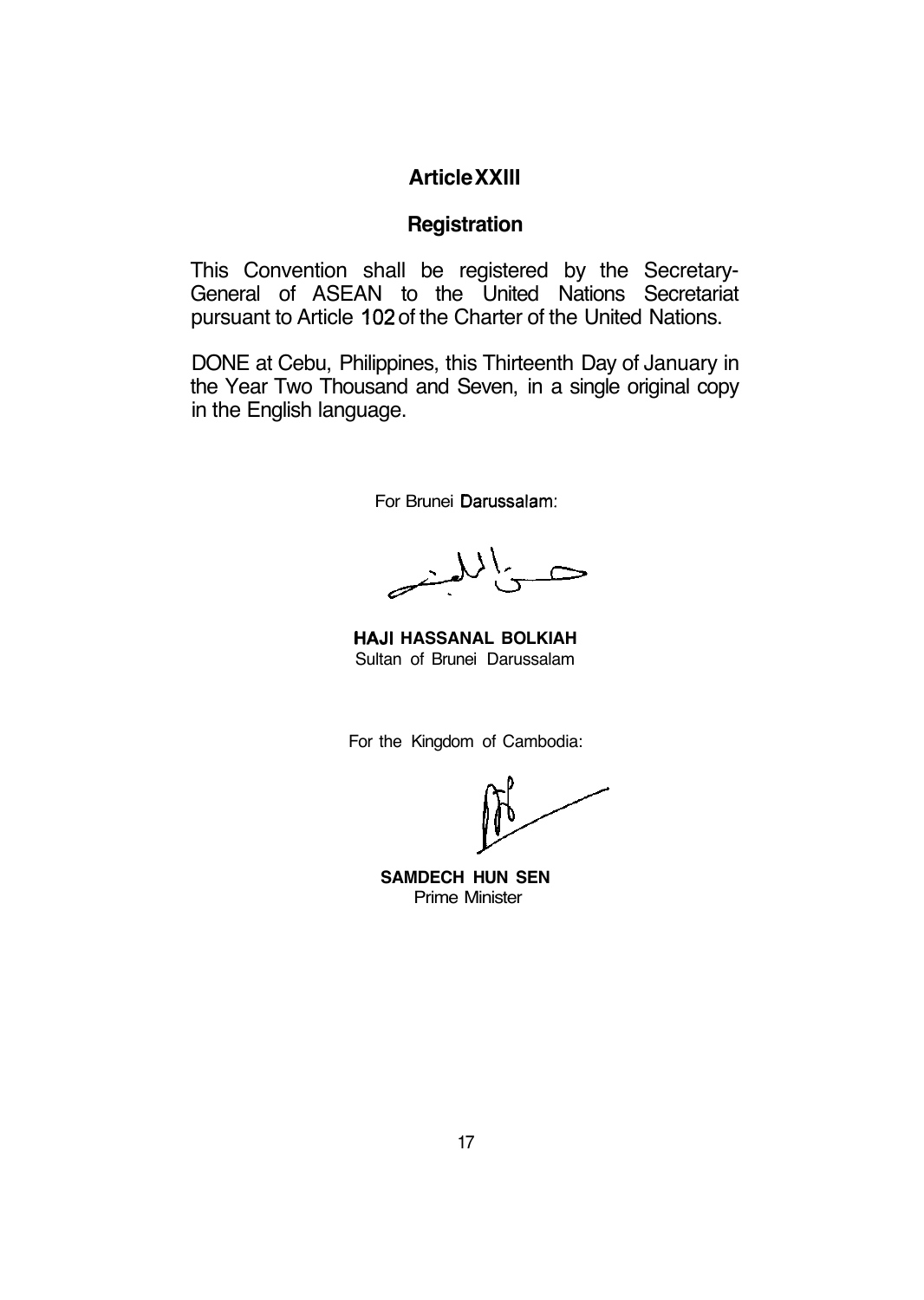For the Republic of Indonesia:

SB childana

**DR. SUSILO BAMBANG YUDHOYONO President** 

For the Lao People's Democratic Republic:

ift i

**BOUASONE BOUPHAVANH** Prime Minister

For Malaysia:

**DATO' SERI ABDULLAH AHMAD BADAWI** Prime Minister

For the Union of Myanmar: J *'* **ENERAL SOE WIN** Prime Minister